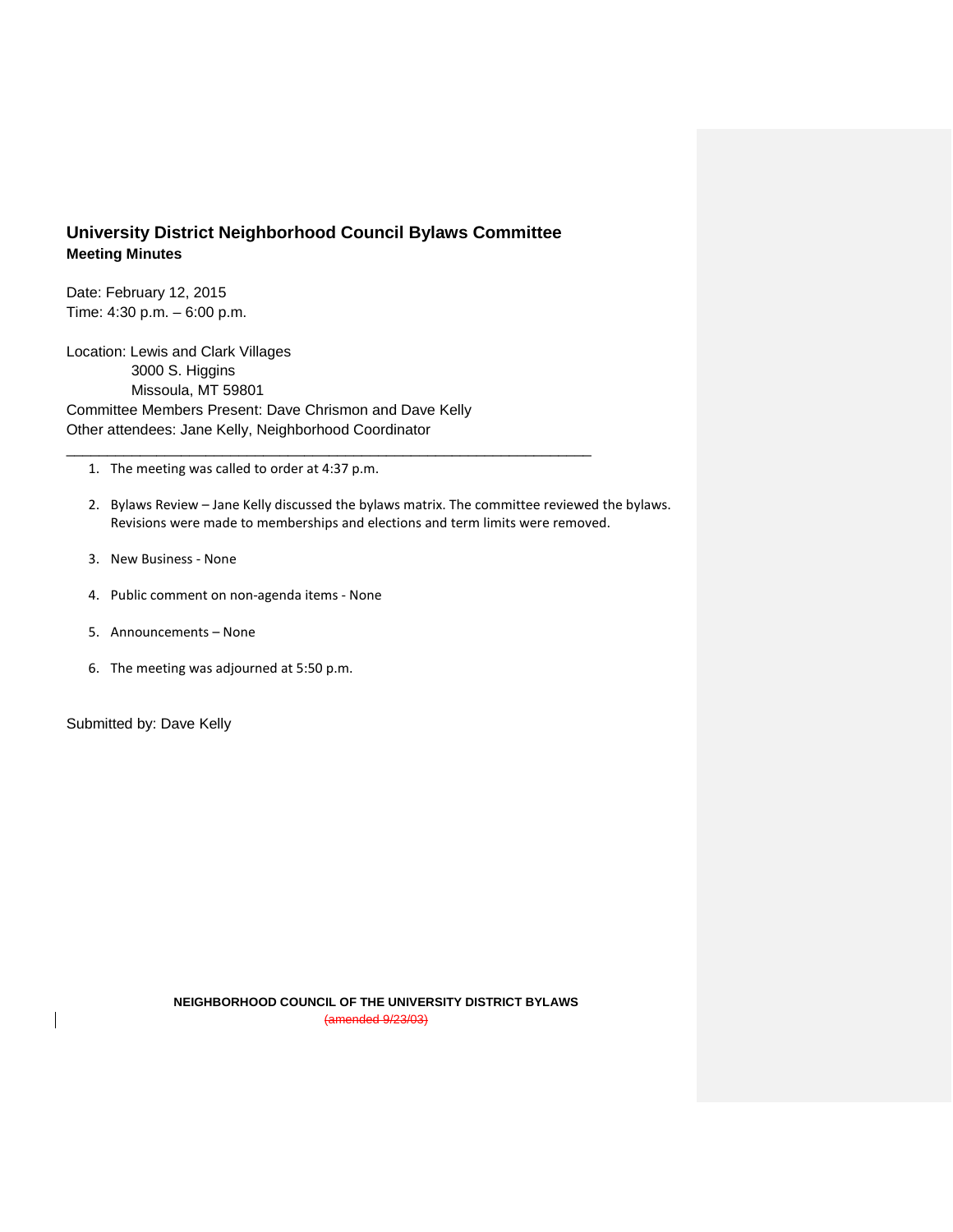2/16/06, adopted by City Council 7/24/06 NC amended and approved on 9/18/12 Adopted by City Council 10/1/2012 NC amended and approved on: Adopted by City Council on:

**Neighborhood Council – Membership and Elections-** All residents of the University District, as defined by the ommunity Forum, are members of the Neighborhood Council of the University District and are eligible to vote at meetings on all issues that come before the council. Businesses, churches, schools, neighborhood organizations and other entities within the district are eligible to designate a representative to attend meetings but may not vote on issues that come before the council. Leadership Team candidates may nominate themselves from the floor or be nominated by others. The elected-Leadership Team membership may reflect the diversity of their neighborhoods in the district's three major geographic areas: 1) Beckwith Ave., from Higgins to Mt. Sentinel, north to the river, 2) Beckwith Ave., from Higgins to Mt. Sentinel, south to the turn off to Pattee Canyon Rd., and 3) The University of Montana student housing. Decisions shall be made only by a consensus or majority vote of the Neighborhood Council and the Leadership Team. Dissenting members may file a minority report with the Leadership Team to be submitted to the City Council.

**Leadership Team—Membership, Conduct of Business and Vacancies.** The Leadership Team shall have five to seven members. In the event the number falls below  $\frac{57}{10}$ , the Leadership Team shall then appoint an interim member or members who will serve until the next Neighborhood Council meeting. A quorum for any meeting of the Leadership Team is set as a majority of the current Leadership Team members. Leadership Te are limited to a maximum of 2 consecutive terms. Term of the Leadership Team shall be 2 years.

Leadership Team – Duties. The Leadership Team will choose Co-Chairpersons and a Secretary and, Treasurer and Community Forum Representative and Alternate from among Team members for 2 year terms. At the discretion of the Leadership Team, the Secretary and Treasurer offices may be held by one person with the role of Secretary-Treasurer or by two people each taking one of the roles. The Team shall divide the following duties among themselves.

- 1. Preside at Neighborhood Council meetings.
- 2. Report to Community Forum.
- 3. Report to City Council.
- 4. Submit minority reports to the City Council.
- Set up and maintain a communication system.
- 5. Set meeting agendas and file them with the Missoula City ClerkNeighborhood Coordinator.
- 6. Record meetings and file minutes with Missoula City Clerkthe Neighborhood Coordinator.
- 7. Take attendance at the Neighborhood Council meeting.
- 8. The Leadership Team will meet at least once a quarter. .

**Formatted:** Normal, Indent: Left: 0.25", No bullets or numbering